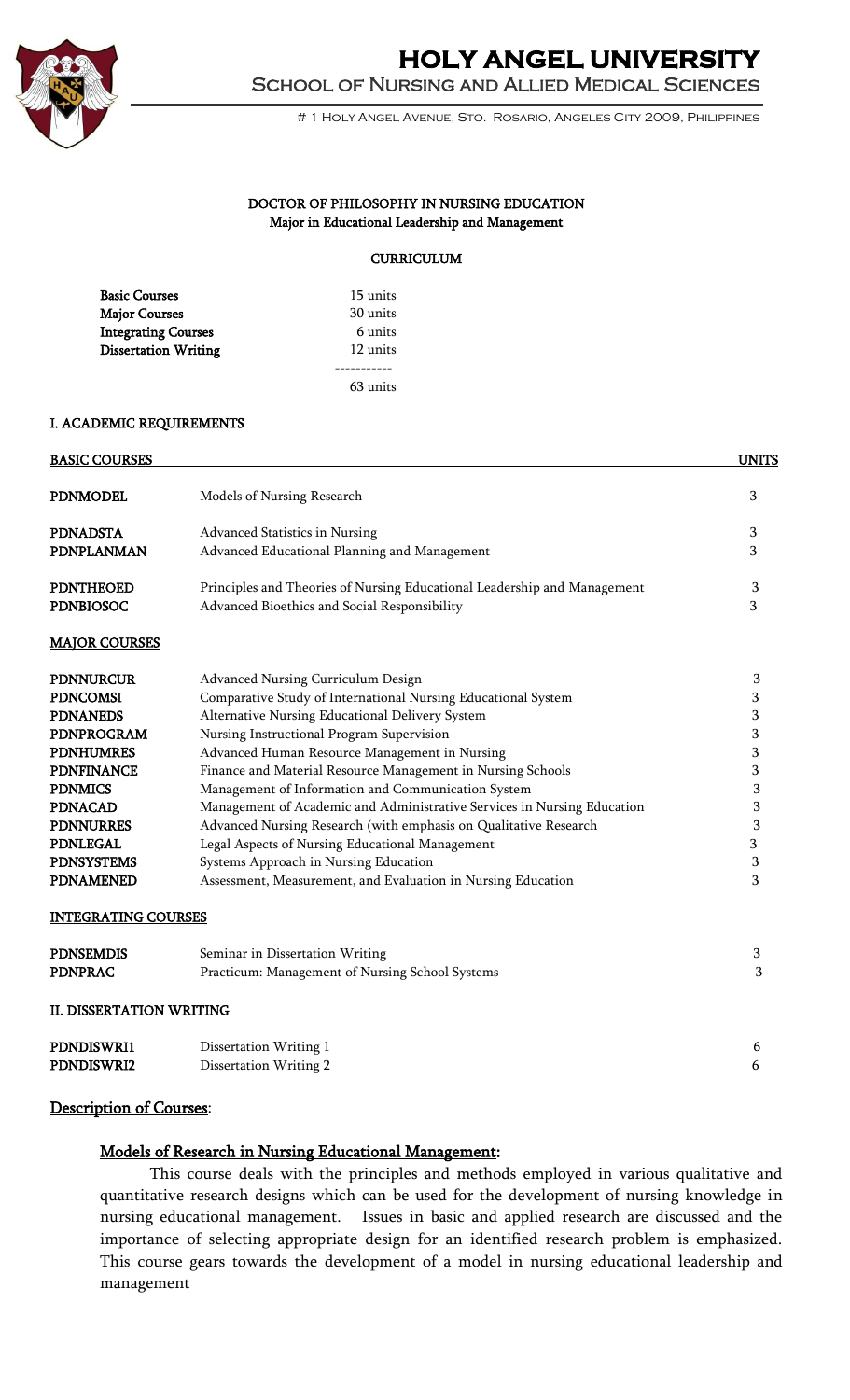#### Advanced Statistics in Nursing Education:

This course provides the conceptual background and the usage of advanced multivariate statistics that are appropriate to nursing science in order to interpret the results of research of students. The course also deals with how the statistical methods are being utilized in the analytic phase of research thereby allowing the students to appreciate research methodologies in pursuing thesis and dissertation. The multivariate statistical methods covered include: multiple multivariate regression, factory analysis (exploratory and confirmatory, path analysis, latent variable analysis, and the overreaching structural equation modeling. At the end of the course, students are expected to be able to identify and carry out an appropriate statistical analysis and to interpret result through statements of both statistical and clinical conclusions.

#### Advanced Educational Planning and Management in Nursing Education:

This course focuses on the concepts of institutional planning and management and their applications to nursing education. Students are expected to acquire knowledge and skills for the purpose of developing strategic plans for nursing educational institutions.

#### Principles and Theories of Nursing Educational Leadership and Management:

The course endeavors to provide educators/nurse leaders and nurse practitioners with a strong foundation consisting of research-based, theory-oriented, and multidisciplinary approaches as a thrust for the formulation and development of the student's original principles and theories for them to be constantly guided for their management actions.

#### Advanced Bioethics and Social Responsibility:

This course deals with the philosophy of education and ethical issues in nursing education. Thorough discussions of the application of values as well as professional virtues and judgments that are essentials in educational institutions are being translated into real academic setting. Moreover, discourses on the management ethical dilemmas that arise in the practice of nurse educational leaders are underscored in the course.

#### Advanced Human Resource Management in Nursing Education:

The course focuses on advanced study on the roles and functions of human resource management in the nursing school setting. This course has an emphasis on the following areas: recruitment, development, compensation, and evaluation of human resources. It has coverage from forecasting to out-place/retirement.

#### Finance and Material Resource Management in Nursing Schools:

A comprehensive and highly distinguished analysis of the financial relationship between and among the five major systems of a nursing school: curriculum, infrastructure, supervision, evaluation, and professional development. It is also a systematic and formalized approach in managing three important areas: analysis and planning, asset management, and financial structures.

#### Management of Information and Communication System:

The course covers the fundamentals of information and communication technologies necessary to facilitate nursing school based leadership and management. It provides technology skills required for the instructional supervision in technology-enhanced classrooms.

#### Management of Academic and Administrative Services:

This course will acquaint students with the academic and administrative services that are the two-fold services that render quality nursing education towards the nursing academic stakeholders. The course discusses the issues and the meaning of those issues in managing academic and administrative services in education setting.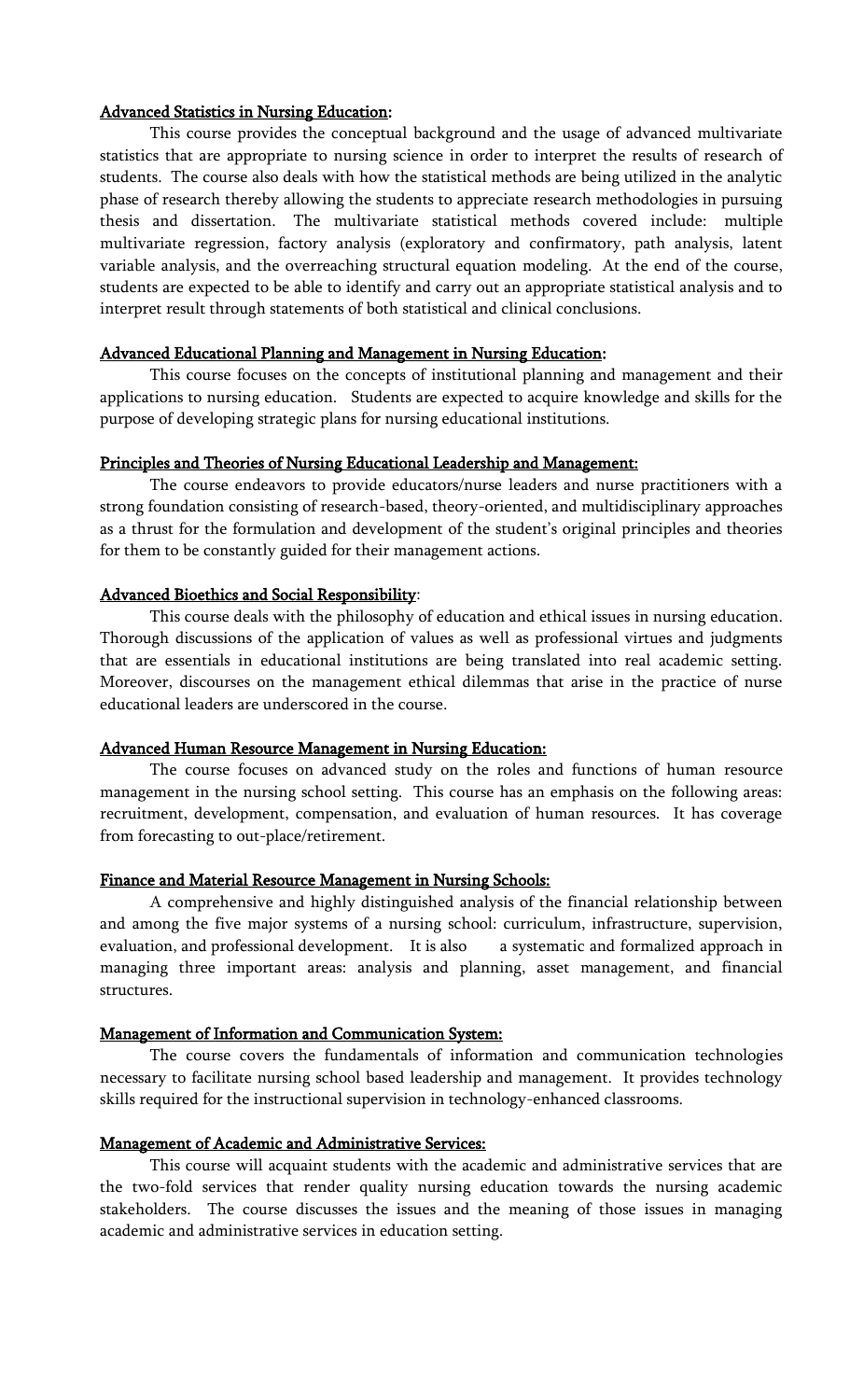### Comparative Study of International Educational System

This course will serve as the inquiry into contemporary nursing educational theory and practices, it focuses on international similarities and across countries differences that will serve as a springboard towards understanding of the essence of various nursing schools.

## Advanced Nursing Curriculum Design:

The focus of this course is to instruct students on the curriculum development, implementation, monitoring, and evaluation for health related courses and programs. It will cover the curriculum processes from development of philosophy to evaluation of outcomes. It emphasizes the challenges for continuous reengineering and revisit of curricular factors for a more responsive and globalized nursing education programs.

## Trends and Issues in Alternative Educational Delivery System:

This course presents the current trends and issues in managing and supervising alternative educational delivery, its main focus is on the issues that may be experienced by the nursing educational managers so that prompt response will be administered and proper management will be made possible.

## Nursing Instructional Program Supervision

This course focuses on the instructional leadership role of the nursing school managers in fulfilling the objective of attaining effective nursing school environment. It also focuses on theories and models as well as principles and practices for the supervision of professionals and paraprofessional staff positions thereby attaining efficient and integral school setting.

## Advanced Nursing Research (Advanced Qualitative Research)

This course will introduce students to qualitative inquiry as an approach to knowledge discovery applicable to nursing education research. Students will analyze, compare and contrast variety of qualitative approaches including philosophical underpinnings, methodologies and application.

### Legal Aspects of Nursing Educational Management

This course provides the doctoral students with comprehensive inquiry of the laws of the country, specifically, labor laws, corporation laws, rules and regulations that have direct effect to educational leadership and management, this course also deals with the discussions on the administrator's roles in legal cases and procedures and other investigations affecting stakeholders in nursing education.

### Systems Approach in Nursing Education

This course provides a problem solving process and the characteristics of the general sequence of steps involved in applying a system approach to education. This course attempts to deal with the different needs of the stakeholders of nursing education: needs of learners, needs of educators, needs of society. The final section discusses the importance of goals and socialization for the complex system of education.

### Assessment, Measurement, and Evaluation in Nursing Education

This course includes essential concepts of assessment, evaluation, measurement, and testing in nursing education and quality standards of effective measurement instruments. Doctoral students are also introduced to models of institutional and program evaluation. Outcome assessment is reviewed within the context of specific institutional and program vision, mission, strategic plan, and accreditation considerations. It also includes the use of testing, rubrics, portfolios, and other evaluation instruments